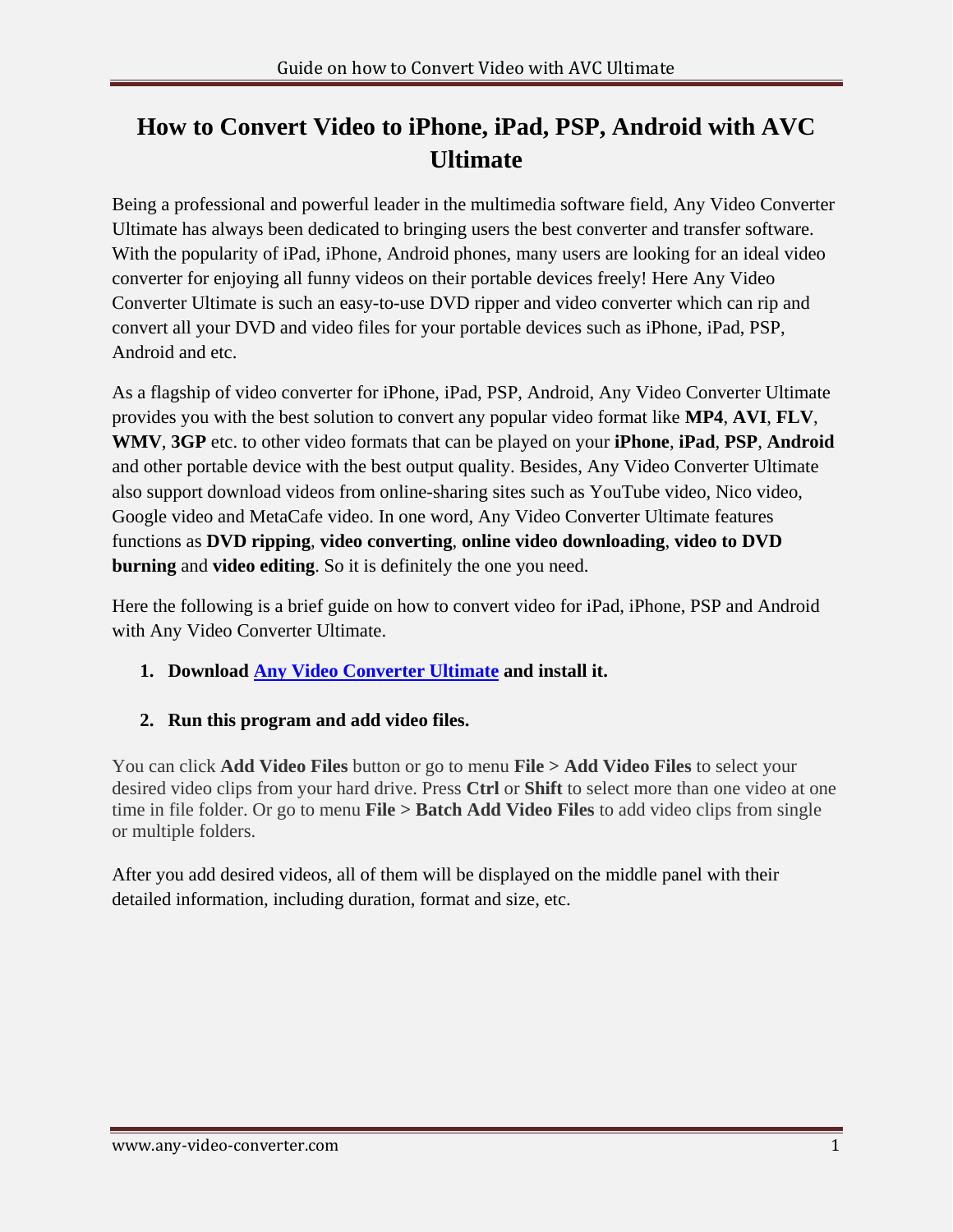| Any Video Converter Ultimate                                                                                                                                                                                                                                                                      |                                                                                                                                                              | $ \Box$ $\times$                                                                                                                                                                                                                   |
|---------------------------------------------------------------------------------------------------------------------------------------------------------------------------------------------------------------------------------------------------------------------------------------------------|--------------------------------------------------------------------------------------------------------------------------------------------------------------|------------------------------------------------------------------------------------------------------------------------------------------------------------------------------------------------------------------------------------|
| Edit.<br>Help<br>File<br>Convert                                                                                                                                                                                                                                                                  |                                                                                                                                                              |                                                                                                                                                                                                                                    |
| Output Profile:<br>œ<br>$\circ$<br> all<br>Add DVD<br>Add Video Files<br>Add URLs<br><b>Convert Now!</b><br>Video Record                                                                                                                                                                          |                                                                                                                                                              | Apple iPod Video MPEG-4 Movie (                                                                                                                                                                                                    |
| $\triangledown$ Name<br>Frame Size<br><b>FPS</b><br>Duration<br>Format<br><b>Status</b><br><b>Source Files</b><br>24 fps<br>Rio.fly<br>00:02:06<br><b>VP80</b><br>854×480<br><b>F Converted</b><br>■ 2 Downloaded<br><b>Fi</b> Recorded<br>Click here to add video files<br>Preview video in here |                                                                                                                                                              | $\triangleright \ \square \ \widehat{\hspace{0.1cm}\square \hspace{0.1cm}} \triangleright \ \square \ \widehat{\hspace{0.1cm}\square \hspace{0.1cm}} \cdot \blacksquare \ \longrightarrow \ \ \ \&\ \ \ \mathring{\blacktriangle}$ |
| <b>Options</b><br>Output Folder                                                                                                                                                                                                                                                                   | □ General<br>Item Name<br><b>E</b> DVD Options<br><b>D</b> Output Duration<br>All clip duration<br>Start Time<br>Stop Time<br>□ Video Options<br>Video Codec | E:\attachments\Rio.flv<br>00:02:06<br>00:00:00<br>00:02:06<br>xvid<br>$\checkmark$                                                                                                                                                 |

## **3. Choose output video format and start to convert.**

After adding videos to the program, you can choose output video format under **Output Profile**

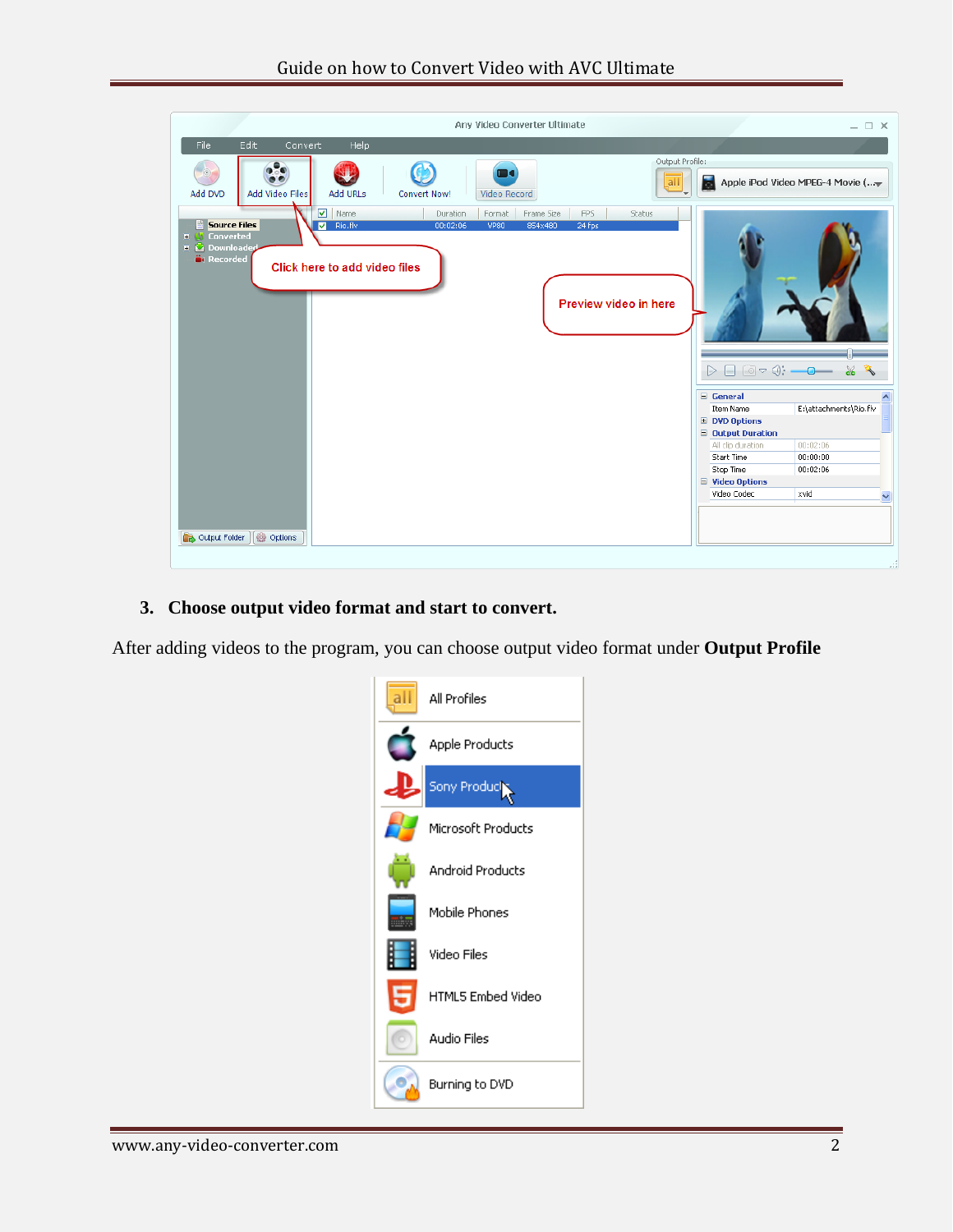Click each output profiles; you can select specific profile for Apple iPad, iPhone, Android, Sony PSP from the list as follows: